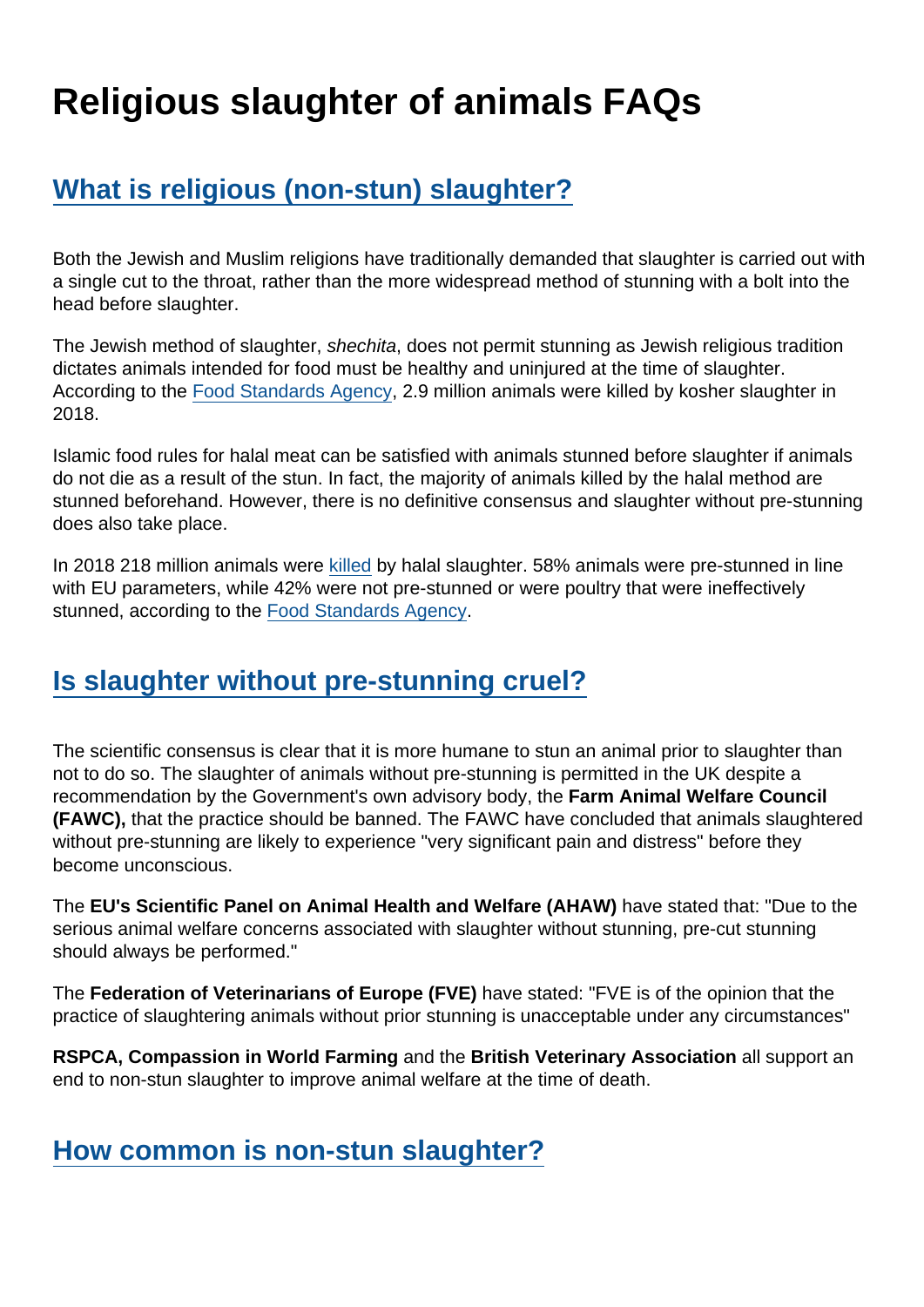Over 94 million farm animals were slaughtered without pre-stunning for halal and kosher meat in 2018, [according to the Food Standards Agency.](https://assets.publishing.service.gov.uk/government/uploads/system/uploads/attachment_data/file/778588/slaughter-method-survey-2018.pdf) This included 25% sheep, 10% broiler chickens, 8% goats and 1% cattle slaughtered overall.

But it is getting harder to monitor non-stun slaughter figures. In 2020 the NSS discovered that the FSA has [stopped publishing](https://www.secularism.org.uk/news/2020/09/nss-criticises-lack-of-transparency-over-non-stun-slaughter) non-stun slaughter figures.

All animals currently slaughtered in Scotland, Northern Ireland and Wales are [being stunned before](https://www.rspca.org.uk/documents/1494939/7712578/Non+Stun+Slaughter+Briefing.pdf) [slaughter](https://www.rspca.org.uk/documents/1494939/7712578/Non+Stun+Slaughter+Briefing.pdf).

#### [Does the NSS support a ban on non-stun slaughter?](https://www.secularism.org.uk/religious-slaughter/religious-slaughter-of-animals-f.html#faq04-a)

Yes. Whilst we support the right to religious freedom, we do not think that exemptions should be made on religious grounds to animal welfare regulations which apply without exception to everyone else.

A 2015 YouGov poll [found](https://web.archive.org/web/20150226051648/https:/www.politics.co.uk/opinion-formers/rspca-royal-society-for-the-prevention-of-cruelty-to-animals/article/almost-80-per-cent-of-uk-wants-an-end-to-non-stun-slaughter) 77% of the population also support a ban.

## [Don't religious groups have the right to freedom of religion](https://www.secularism.org.uk/religious-slaughter/religious-slaughter-of-animals-f.html#faq05-a) [and the right to manifest religion or belief?](https://www.secularism.org.uk/religious-slaughter/religious-slaughter-of-animals-f.html#faq05-a)

Article 9 of the European Convention on Human Rights does provide for a right to freedom of thought, conscience, and religion which includes the freedom to manifest a religion or belief in practice and observance. However, this aspect of Article 9 is a qualified right, which means that an interference with the right can be justified in certain circumstances. We maintain that the welfare of animals provides such a justification.

#### [Do any countries prohibit non-stun slaughter?](https://www.secularism.org.uk/religious-slaughter/religious-slaughter-of-animals-f.html#faq06-a)

Yes. Slaughter without any form of stunning during the slaughter process is banned in:

- Austria
- Belgium (Wallonia and Flanders)
- Cvprus
- Denmark
- Estonia
- Finland
- Greece\*
- Iceland
- Latvia
- Liechtenstein\*
- Luxembourg
- Malta
- New Zealand\*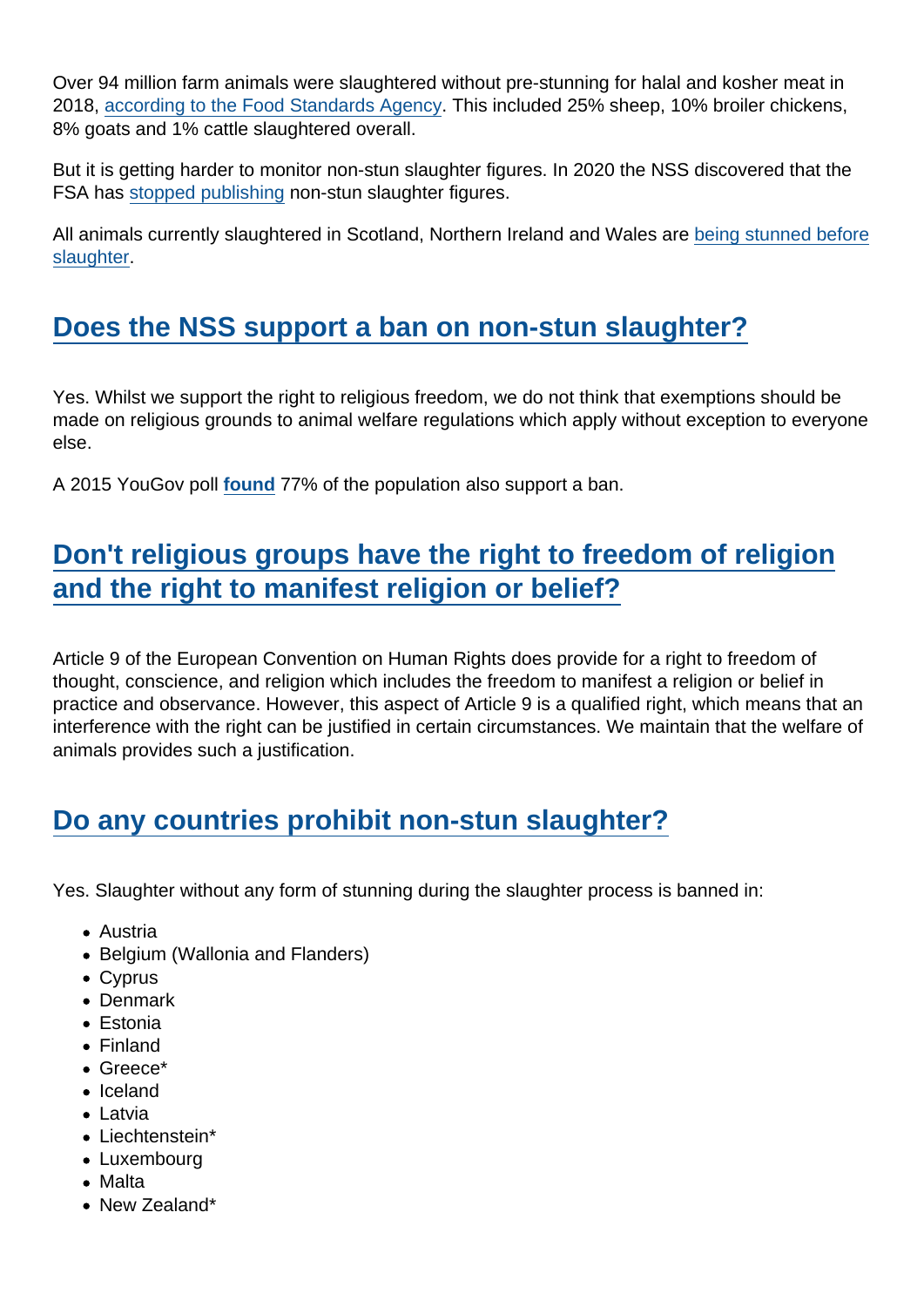- Norway
- Slovakia
- Slovenia
- Sweden
- Switzerland\*

Laws regarding whether the animal should be stunned before or after their throats are cut vary in these countries. More detailed information is available [here](https://en.wikipedia.org/wiki/Legal_aspects_of_ritual_slaughter).

All animals currently slaughtered in Scotland, Northern Ireland and Wales are [being stunned before](https://www.rspca.org.uk/documents/1494939/7712578/Non+Stun+Slaughter+Briefing.pdf) [slaughter](https://www.rspca.org.uk/documents/1494939/7712578/Non+Stun+Slaughter+Briefing.pdf).

\*= Except poultry

## [What is the position of the UK Government?](https://www.secularism.org.uk/religious-slaughter/religious-slaughter-of-animals-f.html#faq07-a)

The Government has said it would prefer all animals to be stunned before slaughter, but supports the exemption as it recognises the preferences of the Jewish and Muslim communities and accepts the importance which they attach to the right to slaughter animals for food in accordance with their beliefs.

Regulation 1099/2009 which builds on previous Regulation 93/119 states that "provisions applicable to religious slaughter have been transposed differently depending on national contexts...". The RSPCA [interpret](https://www.rspca.org.uk/documents/1494939/7712578/Non+Stun+Slaughter+Briefing.pdf) this to mean national context should mean the domestic market, and not include the import requirements of another member state or a third country market. Despite this, 24% of the meat from the 3.1 million sheep slaughtered without stunning is being exported.

#### [Who certifies non-stun slaughtered meat?](https://www.secularism.org.uk/religious-slaughter/religious-slaughter-of-animals-f.html#e-196269-a)

Various organisations certify religiously-slaughtered meat. Some are registered charities, including London Board for Shechita and Halal Monitoring Committee (HMC).

HMC has been criticised by some halal suppliers by putting them under pressure by pushing the message that only non-stunned meat is "genuinely Halal". Because halal suppliers fear losing the trust of their customers, they can feel forced to switch to unstunned halal meat and pay thousands of pounds for HMC certification.

One experienced halal trader stated in a 2011 BBC interview that HMC are "really hammering the halal industry" and that "they're nothing but a scam."

## [Is opposition to religious slaughter discriminatory?](https://www.secularism.org.uk/religious-slaughter/religious-slaughter-of-animals-f.html#faq08-a)

Advocates of religious slaughter often accuse its detractors of anti-Semitism and anti-Muslim bigotry in an attempt to shut down all argument. We are mindful of occasional prejudice based [hysteria around halal food](http://nss.cuttlefish.com/blog/2014/05/halal-hysteria--religious-exemptions-from-animal-welfare-law-are-the-real-issue). Our opposition to slaughter without pre-stunning has nothing to do with